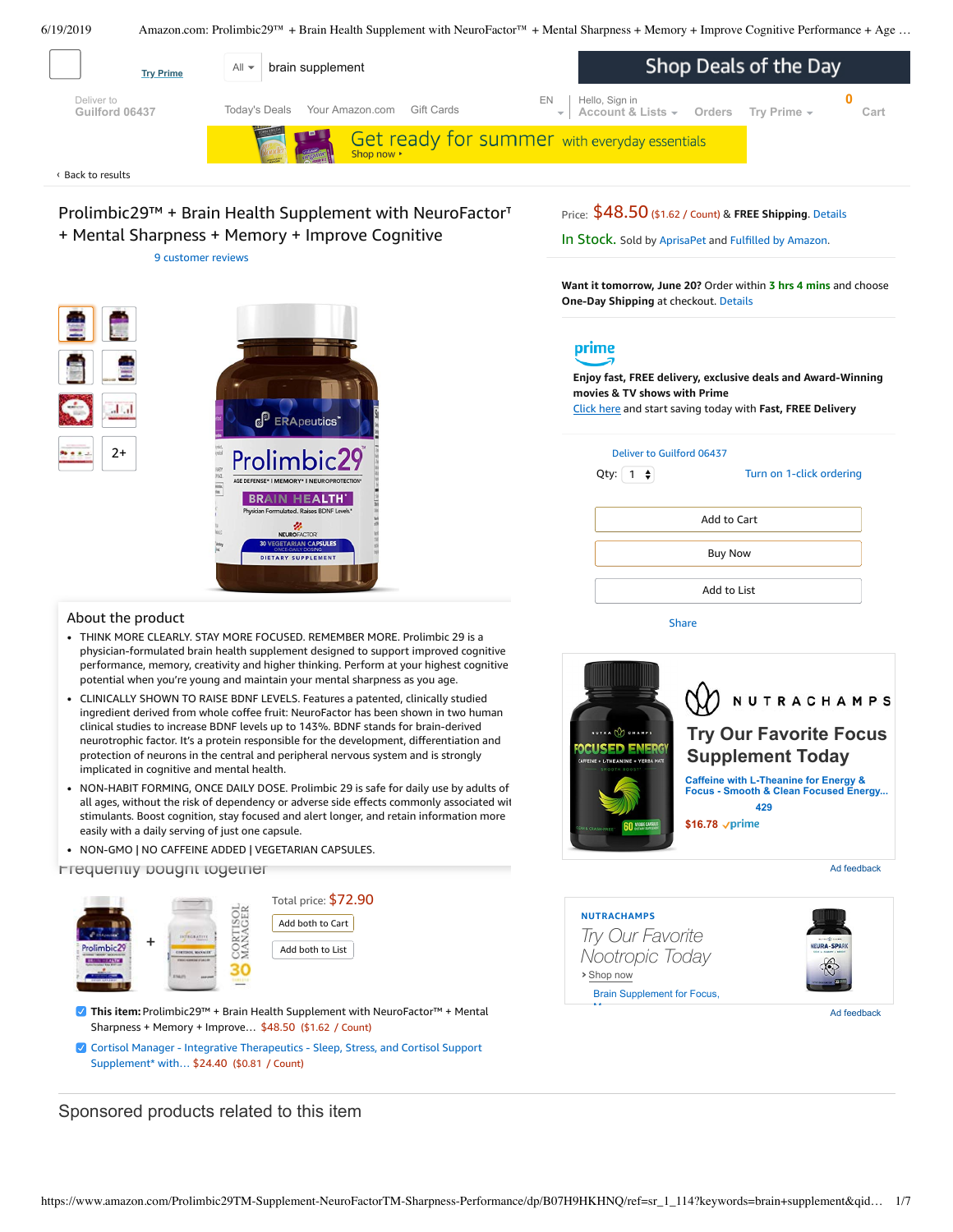6/19/2019 Amazon.com: Prolimbic29™ + Brain Health Supplement with NeuroFactor™ + Mental Sharpness + Memory + Improve Cognitive Performance + Age …



# What other items do customers buy after viewing this item?

| <b>NeuroActive</b> | Nootropic Supplement for Focus, Memory Support, Mental Clarity, Brain Booster - Includes CDP<br>Choline, Ashwagandha, Coffee Fruit Extract - Increase BDNF Levels, Brain Health & Function w/<br>NeuroActiv6<br>108<br>\$49.95 |
|--------------------|--------------------------------------------------------------------------------------------------------------------------------------------------------------------------------------------------------------------------------|
|                    | Genius Consciousness - Super Nootropic Brain Booster Supplement - Enhance Focus, Boost<br>Concentration & Improve Memory   Mind Enhancement with Alpha GPC & Lions Mane<br>Mushroom for Neuro Energy & IQ<br>2.086<br>\$37.99  |
|                    | 100% Pure Hawaiian Coffeeberry Coffee Fruit Extract (Coffea arabica)<br>18<br>\$38.00                                                                                                                                          |

# Special offers and product promotions

**[Your cost could be \\$0.00 instead of \\$48.50](https://www.amazon.com/gp/cobrandcard/marketing.html?pr=con321&inc=50gcUnrec&ts=9t6dk9lrw5dkbos6tpatsy8kl08hbhe&dasin=B07H9HKHNQ&plattr=math&place=detailpage&imp=b96b6496-8588-4a5f-ba17-dd911a116464)**! Get a **\$50 Amazon.com Gift Card** instantly upon approval for the **Amazon Rewards Visa Card** Apply now

# **Have a question?**

Find answers in product info, Q&As, reviews

# Product description

Prolimbic29 is a science-based, stimulant-free combination of natural ingredients, formulated by a physician to support brain health. It can assist you in performing at your highest cognitive potential when you're young and to maintain your mental sharpness as you age.

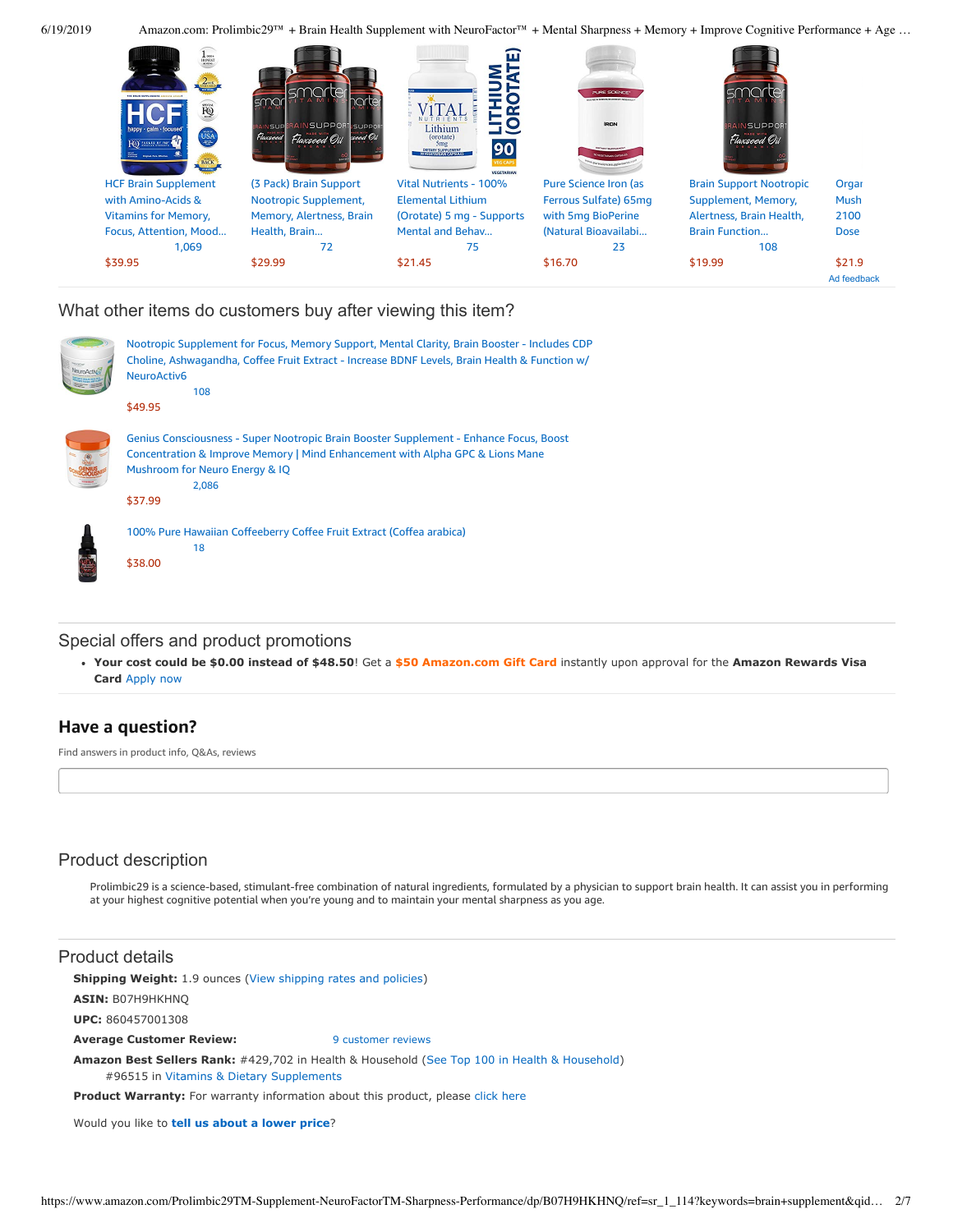# Related Video Shorts | [Upload](https://www.amazon.com/creatorhub/video/upload?productASIN=B07H9HKHNQ&referringURL=ZHAvQjA3SDlIS0hOUQ%3D%3D&ref=RVSW) your video

|                                               | 1:29 |
|-----------------------------------------------|------|
| <b>ERApeutics Prolimbic29</b><br>Introduction |      |
|                                               |      |
|                                               |      |

# Important information

#### **Legal Disclaimer**

Statements regarding dietary supplements have not been evaluated by the FDA and are not intended to diagnose, treat, cure, or prevent any disease or health condition.

# Sponsored products related to this item





# Customer Questions & Answers

[See questions and answers](https://www.amazon.com/ask/questions/asin/B07H9HKHNQ/ref=cm_cd_dp_lla_ql_ll)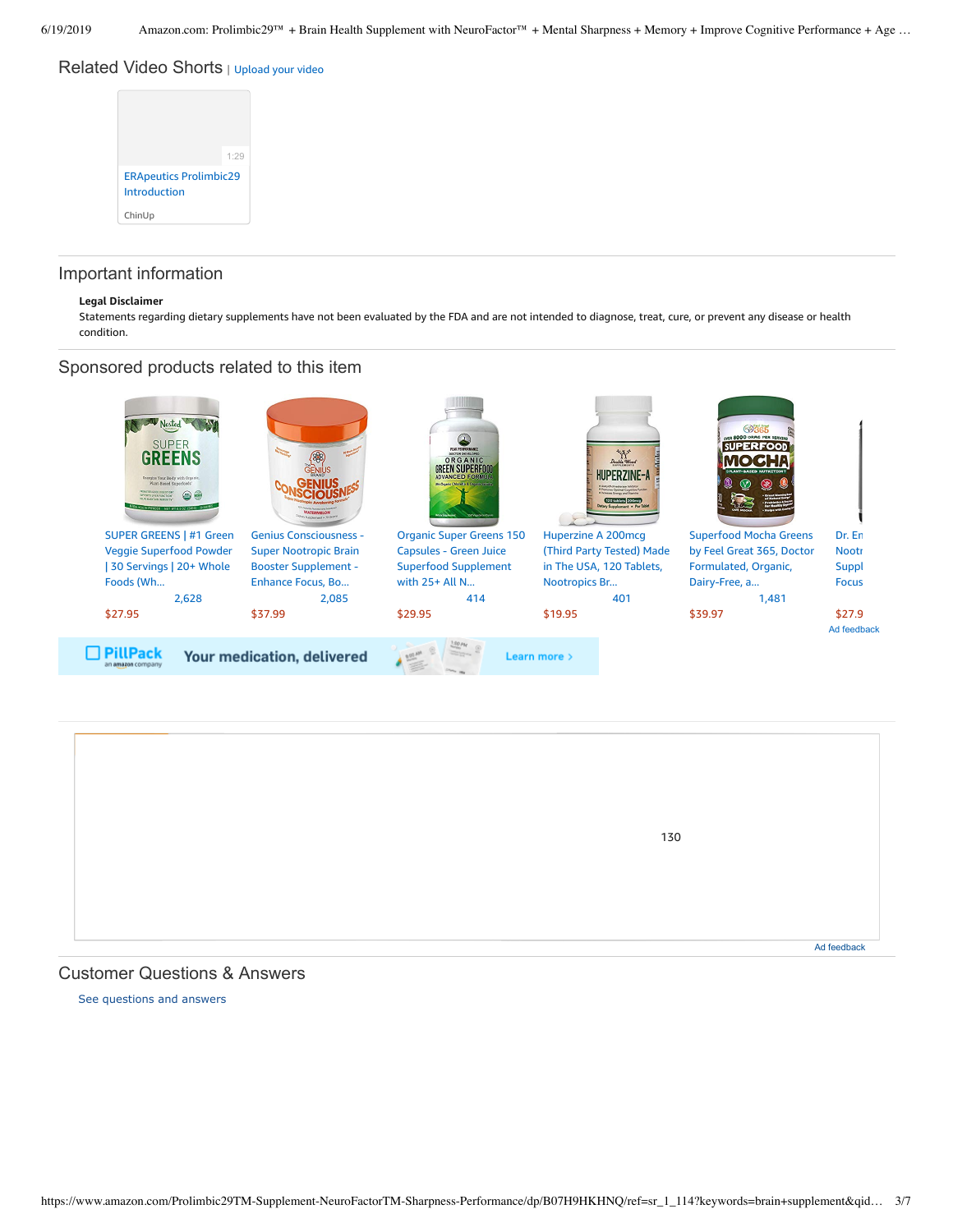# <span id="page-3-0"></span>**[9 customer](https://www.amazon.com/Prolimbic29TM-Supplement-NeuroFactorTM-Sharpness-Performance/product-reviews/B07H9HKHNQ/ref=cm_cr_dp_d_show_all_top?ie=UTF8&reviewerType=all_reviews) reviews**

4.3 out of 5 [stars](javascript:void(0))

| 5 star | 67% |
|--------|-----|
| 4 star | 11% |
| 3 star | 22% |
| 2 star | 0%  |
| 1 star | 0%  |
|        |     |

### **Review this product**

Share your thoughts with other customers

| Write a customer review | Vet Choice                                                                                                                                                                                                                 |
|-------------------------|----------------------------------------------------------------------------------------------------------------------------------------------------------------------------------------------------------------------------|
|                         | Great product for working the night shift!<br>November 14, 2018<br><b>Verified Purchase</b>                                                                                                                                |
|                         | I don't know what BDNF levels are, but this product definitely reduces my "brain fog" which makes me<br>more productive at work and at home. But I recommend taking it in the morning unless you like to work<br>at night. |
|                         | 2 people found this helpful                                                                                                                                                                                                |
|                         | Helpful<br>Report abuse<br>Comment                                                                                                                                                                                         |
|                         | Dr.west                                                                                                                                                                                                                    |
| 4,267<br>Add to Cart    | <b>Good combination</b>                                                                                                                                                                                                    |
|                         | November 30, 2018<br>Verified Purchase Early Reviewer Rewards (What's this?)                                                                                                                                               |
| Ad feedback             | Indegrents and combination are good but it's not clear what it's neuro factor??                                                                                                                                            |
|                         | It has avarage effectiveness when we compare similar products it does not have any extra effect                                                                                                                            |
|                         | But price is high when we compare similar products<br>If price go lower it can be good option for mental enhancement.                                                                                                      |
|                         |                                                                                                                                                                                                                            |
|                         |                                                                                                                                                                                                                            |
|                         |                                                                                                                                                                                                                            |
|                         |                                                                                                                                                                                                                            |
|                         |                                                                                                                                                                                                                            |
|                         | Helpful<br>Comment<br>Report abuse                                                                                                                                                                                         |
|                         |                                                                                                                                                                                                                            |
|                         | ERAM A.                                                                                                                                                                                                                    |
|                         | You will see results in about 30-45 days                                                                                                                                                                                   |
|                         | February 12, 2019                                                                                                                                                                                                          |
|                         | <b>Verified Purchase</b><br>Love the product                                                                                                                                                                               |
|                         | I am feeling the effects of better memory recall                                                                                                                                                                           |
|                         | Plan on reordering                                                                                                                                                                                                         |
|                         | Helpful<br>Report abuse<br>Comment                                                                                                                                                                                         |
|                         | Teri                                                                                                                                                                                                                       |

Top Reviews Top Reviews

See all customer images

**Showing 1-8 of 9 reviews**

**Customer images**

**Thought I felt a [difference](https://www.amazon.com/gp/customer-reviews/R2QY4XDQ26949/ref=cm_cr_dp_d_rvw_ttl?ie=UTF8&ASIN=B07H9HKHNQ) at first, now I'm not sure.**

January 2, 2019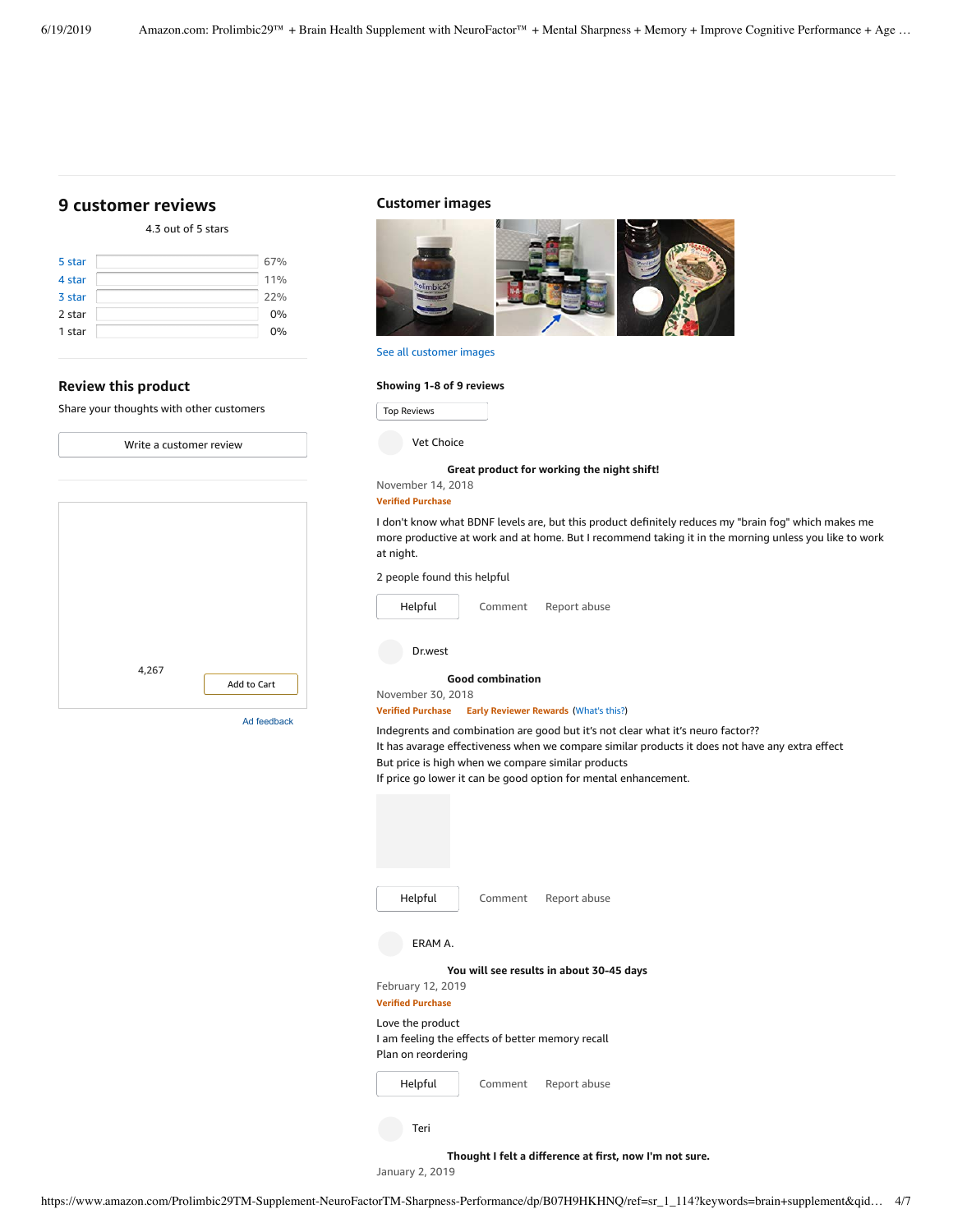#### **Verified Purchase Early Reviewer Rewards** ([What's](https://www.amazon.com/earlyreviewerprogram?ie=UTF8) this?)

When I first started using this supplement I felt sharper and more alert. As I've continued to use it this month, I feel like I'm back to normal.



#### **Worked on the first dose, and [continues](https://www.amazon.com/gp/customer-reviews/R10B6I7KHZV5Z7/ref=cm_cr_dp_d_rvw_ttl?ie=UTF8&ASIN=B07H9HKHNQ) to work well for me.**

September 25, 2018

Prolimbic29 is now an important part of my daily supplement arsenal because it works so well. The formula was created by a physician and a lot of R&D went into the product. It contains a clinically-studied ingredient combined with 5 other ingredients (total of 6 ingredients).

I was surprised that it worked on the first dose. Within 3 hours of taking it, I felt slightly more clear and slightly "activated." The supplement continues to work well for me on a daily basis. I feel more awake throughout the day and have less brain fog.

There are not many supplements on the market that are clinically proven to raise BDNF levels, so this is of added interest to me. The coffee fruit is a really under-recognized superfood, but I believe will gain popularity and recognition soon.

I'm able to get a lot more out of my day with this supplement. My memory and clarity are definitely improved. I'm happy that this product does not contain added caffeine or stimulants like a lot of other brain health supplements out there. I highly recommend it!

One person found this helpful



[Comment](https://www.amazon.com/gp/customer-reviews/R10B6I7KHZV5Z7/ref=cm_cr_dp_d_rvw_btm?ie=UTF8&ASIN=B07H9HKHNQ#wasThisHelpful) [Report](https://www.amazon.com/hz/reviews-render/report-abuse?ie=UTF8&voteDomain=Reviews&ref=cm_cr_dp_d_rvw_hlp&csrfT=gkU98eWgM8wCy2sy014sI3v%2BZNagQffXF%2FdbM9oAAAABAAAAAF0KXfByYXcAAAAA%2B4kUEk%2F7iMGR3xPcX6iU&entityId=R10B6I7KHZV5Z7&sessionId=143-6729050-3493109) abuse

Vicky

#### **Focus & [Clarity.](https://www.amazon.com/gp/customer-reviews/R130KBDM4BZ2HH/ref=cm_cr_dp_d_rvw_ttl?ie=UTF8&ASIN=B07H9HKHNQ)**

October 18, 2018

I like this product. Usually I forget to put things in my car to take to people but I am remembering everything. Feel like I am more on top of things with organization.

One person found this helpful

| Helpful | Comment             | Report abuse |
|---------|---------------------|--------------|
| ChinUp  | Feeus koops me safe |              |

#### **Focus [keeps](https://www.amazon.com/gp/customer-reviews/R2N6S92RRS4A30/ref=cm_cr_dp_d_rvw_ttl?ie=UTF8&ASIN=B07H9HKHNQ) me safe**

November 16, 2018 **Verified Purchase**

I ride a motorcycle so, staying focused helps to keep me safe out on the road. Also, when working at a computing help desk I have to multitask with several screens and various departments. Mental clarity is a must to do my job efficiently. I looked at several other products, but tried this one because it is caffeine free, which is important to me - I drink enough coffee at work! :) It looks like it's time to re-order.

2 people found this helpful

| Helpful   | Comment | Report abuse |
|-----------|---------|--------------|
| Velolenae |         |              |

**Great [Product](https://www.amazon.com/gp/customer-reviews/R30SX1S0L5J3HS/ref=cm_cr_dp_d_rvw_ttl?ie=UTF8&ASIN=B07H9HKHNQ)** November 27, 2018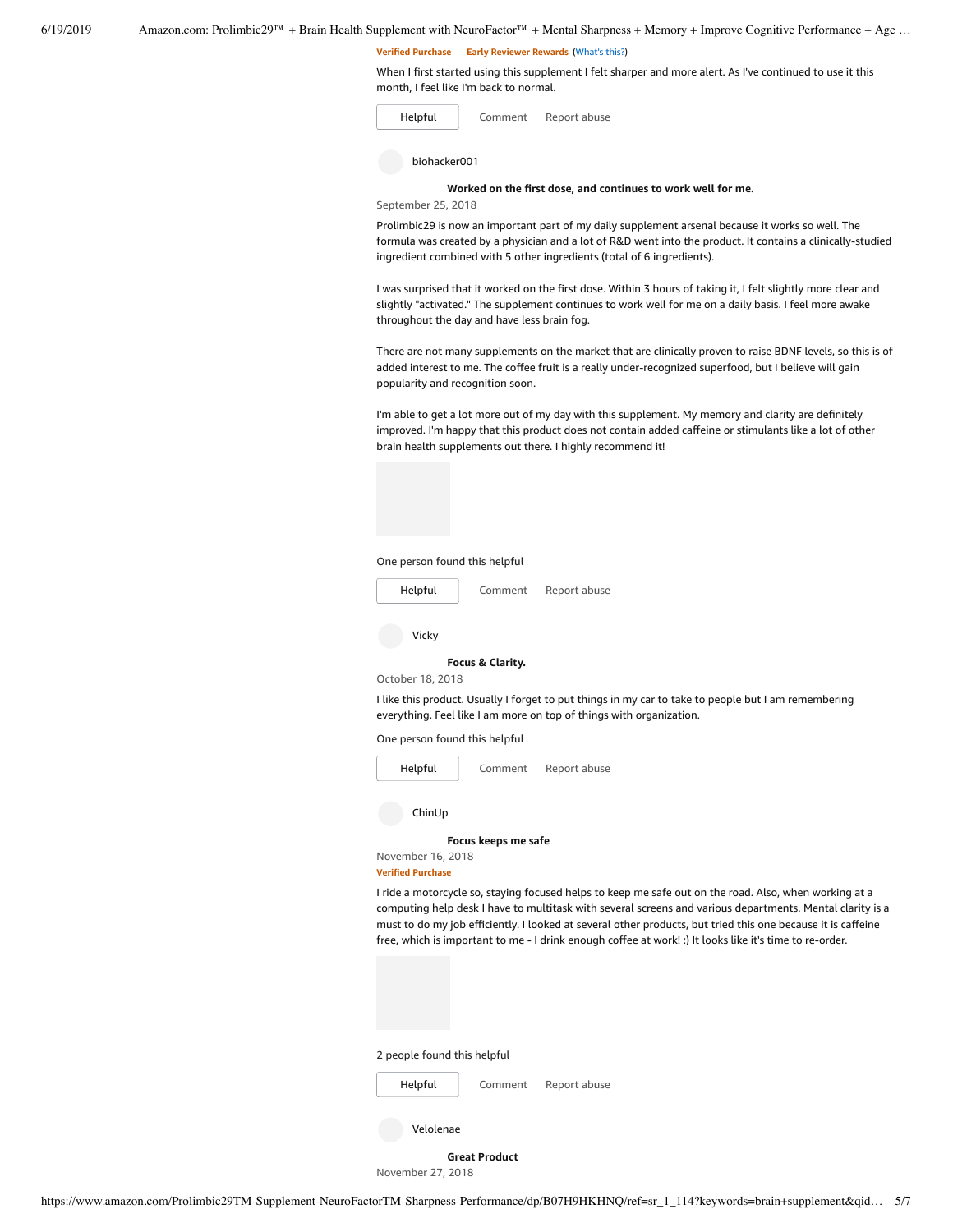| 6/19/2019 | Amazon.com: Prolimbic29 <sup>TM</sup> + Brain Health Supplement with NeuroFactor <sup>TM</sup> + Mental Sharpness + Memory + Improve Cognitive Performance + Age                                 |
|-----------|--------------------------------------------------------------------------------------------------------------------------------------------------------------------------------------------------|
|           | <b>Early Reviewer Rewards (What's this?)</b><br><b>Verified Purchase</b>                                                                                                                         |
|           | While I have only been on Prolimbic for about 2.5 weeks, I believe I am starting to already notice a<br>difference in my mental sharpness. I am looking forward to continuing with this product. |
|           | One person found this helpful                                                                                                                                                                    |
|           | Helpful<br>Report abuse<br>Comment                                                                                                                                                               |
|           | See all 9 reviews                                                                                                                                                                                |
|           | Write a customer review                                                                                                                                                                          |
|           |                                                                                                                                                                                                  |
|           |                                                                                                                                                                                                  |

# Customers who viewed this item also viewed



Mental Clarity, Brain CDP… [108](https://www.amazon.com/product-reviews/B071FHLT3Y/ref=pd_sbs_121_cr_1/143-6729050-3493109?ie=UTF8&pd_rd_i=B071FHLT3Y&pd_rd_r=72a2e8e8-92ac-11e9-ac33-33bfdc620b3a&pd_rd_w=4lMf0&pd_rd_wg=BUc3z&pf_rd_p=588939de-d3f8-42f1-a3d8-d556eae5797d&pf_rd_r=NZMSF0EBDG9GG9FFJ4TZ&refRID=NZMSF0EBDG9GG9FFJ4TZ)



# Did you know Amazon<br>now accepts FSA cards?

**›** [See More](https://www.amazon.com/b/?_encoding=UTF8&ld=AZUSSOA-seemore&node=18190131011&ref_=footer_seemore)

| <b>Nootropic Supplem</b>    |
|-----------------------------|
| <b>Focus, Memory Sup</b>    |
| <b>Mental Clarity, Brai</b> |
| <b>Booster - Includes</b>   |
| 108                         |
| \$49.95                     |
|                             |

Learn more \*

Disclaimer: While we work to ensure that product information is correct, on occasion manufacturers may alter their ingredient lists. Actual product packaging and materials may contain more and/or different information than that shown on our Web site. We recommend that you do not solely rely on the information presented and that you always read labels, warnings, and directions before using or consuming a product. For additional information about a product, please contact the manufacturer. Content on this site is for reference purposes and is not intended to substitute for advice given by a physician, pharmacist, or other licensed health-care professional. You should not use this information as self-diagnosis or for treating a health problem or disease. Contact your health-care provider immediately if you suspect that you have a medical problem. Information and statements regarding dietary supplements have not been evaluated by the Food and Drug Administration and are not intended to diagnose, treat, cure, or prevent any disease or health condition. Amazon.com assumes no liability for inaccuracies or misstatements about products.

#### [Back to top](#page-0-0)

| Get to Know Us                    | Make Money with Us           | <b>Amazon Payment Products</b>      | Let Us Help You                 |
|-----------------------------------|------------------------------|-------------------------------------|---------------------------------|
| Careers                           | Sell on Amazon               | Amazon Rewards Visa Signature Cards | Your Account                    |
| <b>Blog</b>                       | Sell Under Private Brands    | Amazon.com Store Card               | Your Orders                     |
| About Amazon                      | Sell on Amazon Handmade      | Amazon Business Card                | Shipping Rates & Policies       |
| Press Center                      | Sell Your Services on Amazon | Amazon.com Corporate Credit Line    | Amazon Prime                    |
| <b>Investor Relations</b>         | Sell on Amazon Business      | Shop with Points                    | Returns & Replacements          |
| Amazon Devices                    | Sell Your Apps on Amazon     | Credit Card Marketplace             | Manage Your Content and Devices |
| Tour an Amazon Fulfillment Center | Become an Affiliate          | Reload Your Balance                 | Amazon Assistant                |
|                                   | Advertise Your Products      | Amazon Currency Converter           | Help                            |
|                                   | Self-Publish with Us         |                                     |                                 |
|                                   |                              |                                     |                                 |